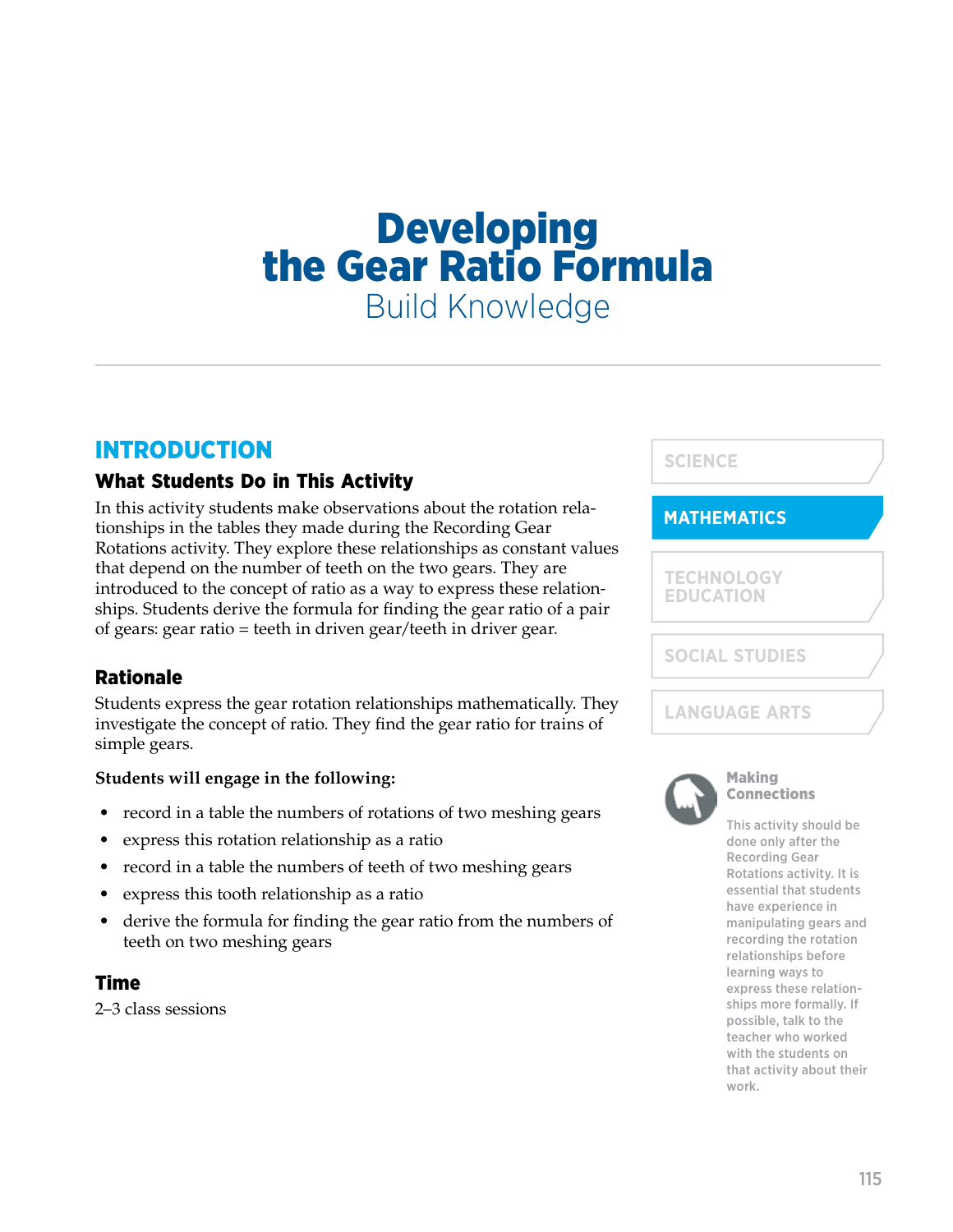## **Materials**

- for each student, one copy of the Gear Ratio Recording Table
- the Gear Rotation Recording Tables students made in the Recording Gear Rotations activity

# CLASSROOM ACTIVITY

## Activity Description

In the Recording Gear Rotations activity students observed and recorded the rotation relationships of each gear in a meshing pair. Ask students to get out the tables they recorded in that activity.

| <b>Drawing of</b><br><b>Gear Pair</b><br>(driver, driven) | Teeth on<br><b>Driver Gear</b> | Teeth on | <b>Driven Gear   Driver Gear   Driven Gear</b> | <b>Rotations of Rotations of</b> |
|-----------------------------------------------------------|--------------------------------|----------|------------------------------------------------|----------------------------------|
| 45<br>annum                                               | 15                             | 45       |                                                |                                  |

Ask students to consider the 15/45 gear train. Ask: If I rotate the 15-tooth driver gear 3 times how many times would the 45-tooth driven gear rotate?

Most students will probably now understand that if the 15-tooth gear rotates 3 times the 45-tooth gear will rotate 1 time.

Now ask students to give the numbers of rotations for the 45-tooth driven gear for several different numbers of rotations of the 15-tooth driver gear. How many times would the 45-tooth driven gear rotate if I rotate the 15-tooth driver gear 6 times? 9 times? How do you know?

Ask students to explain how they can find the numbers for the rotation of the 45-tooth gear given the number of rotations of the 15-tooth gear. Help them focus on the relationship between the rotating gears as they explain their answers. The relationship of the two meshing gears does not change. Their teeth keep them rotating together in the same relative numbers of rotations. The 15-tooth gear always rotates 3 times for every 1 rotation of the 45-tooth gear. Another way of saying this is that the 15-tooth gear rotates 3 times as fast as the 45-tooth gear. This relationship will always be true no matter how many times the 15-tooth gear rotates. The relationship of rotations of the two gears is constant. It does not depend on how many times the gears rotate, or on how fast they rotate.

We use the word *ratio* to describe this constant relationship between two values.

A *gear ratio* is the ratio of the number of rotations of a driver gear to the number of rotations of a driven gear.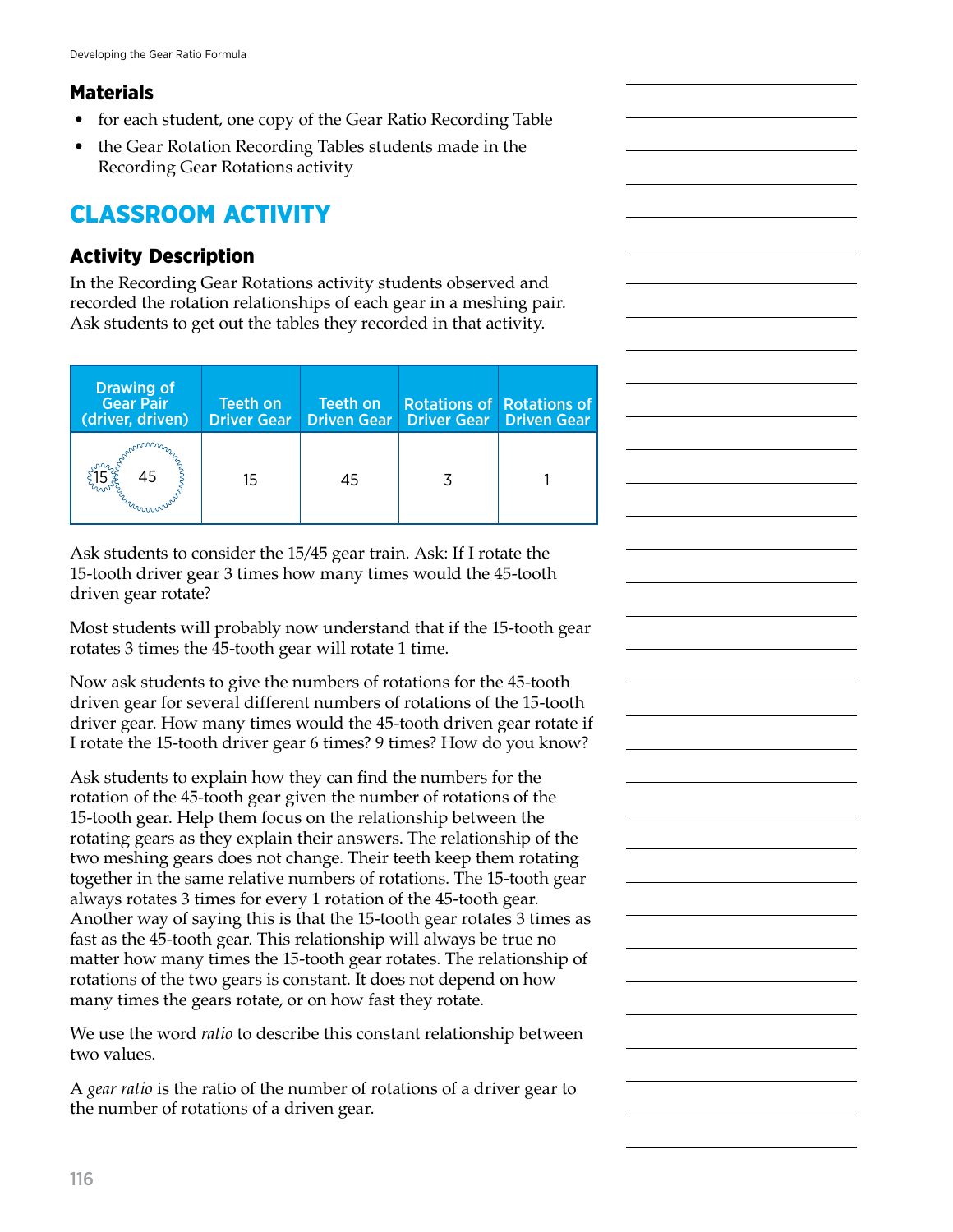#### **A colon is often used to show a gear ratio:**

*gear ratio = rotations of a driver gear : rotations of a driven gear.*

For every rotation of the 45-tooth gear, the 15-tooth gear must rotate 3 times. This is true no matter how many times the 45-tooth gear rotates. The ratio between the rotations of the 15-tooth driver gear and the 45-tooth driven gear is 3 to 1. That is, the gear ratio is 3 to 1. Using the colon notation, the gear ratio is 3:1.

The order of the two numbers in a ratio is very important. In this case, the ratio of the 15-tooth driver gear and the 45-tooth driven gear is 3:1. A gear ratio is always given as the ratio of the rotations of the driver gear to the rotations of the driven gear. In terms of the bicycle example the students used earlier, the gear ratio is the ratio of pedal rotations to wheel rotations.

Use another gear pair on the students' table as an example for further examination: If the 75-tooth driver gear rotates 3 times, how many times will a 15-tooth driven gear rotate? What if the 75-tooth driver gear rotates 5 times? How do you know?

Again, help the students focus on the relationship between the gears. In this case, the 15-tooth gear rotates 5 times for every rotation of the 75-tooth gear. This is true regardless of the number of times the 75-tooth gear rotates.

What is the gear ratio of a 75-tooth driver gear and a 15-tooth driven gear? The gear ratio is 1:5.

Ask students to complete the Teeth Ratio and Gear Ratio columns in the table.

| <b>Drawing of</b><br><b>Gear Pair</b><br>(driver, driven) | Teeth on<br><b>Driver</b><br>Gear | <b>Teeth on</b><br><b>Driven</b><br>Gear | <b>Teeth</b><br><b>Ratio</b><br>(driver:<br>driven) | of Driver<br>Gear | <b>Rotations Rotations</b><br>of Driven<br>Gear | <b>Gear Ratio</b><br>(driver<br>rotations:<br>driven<br>rotations) |
|-----------------------------------------------------------|-----------------------------------|------------------------------------------|-----------------------------------------------------|-------------------|-------------------------------------------------|--------------------------------------------------------------------|
| 45<br>Ermmon                                              | 15                                | 45                                       | 15:45<br>(or 1:3)                                   | 3                 |                                                 | 3:1                                                                |

#### Facilitating Student Exploration

It is critical that students see the difference between the ratio of teeth and the gear ratio. A gear ratio is the ratio of rotation. A gear with fewer teeth must rotate *more* times when it meshes with a gear that has more teeth. If students are unsure of the difference, you can show them examples using the gears in the materials. For example, the 15-tooth gear has to rotate 5 times to turn the 75-tooth gear 1 time.

**SCIENCE**

#### **MATHEMATICS**

**TECHNOLOGY EDUCATION**

**SOCIAL STUDIES**

**LANGUAGE ARTS**



#### Teacher Tip

You may want to tell students that there are conventions in which numbers to use when expressing gear ratios in order to avoid numbers less than 1. If the driver gear rotates faster than the driven gear, the gear ratio is often given in the form (driver gear rotations):1. If the driven gear rotates faster than the driver gear, the gear ratio is often given in the form 1:(driven gear rotations).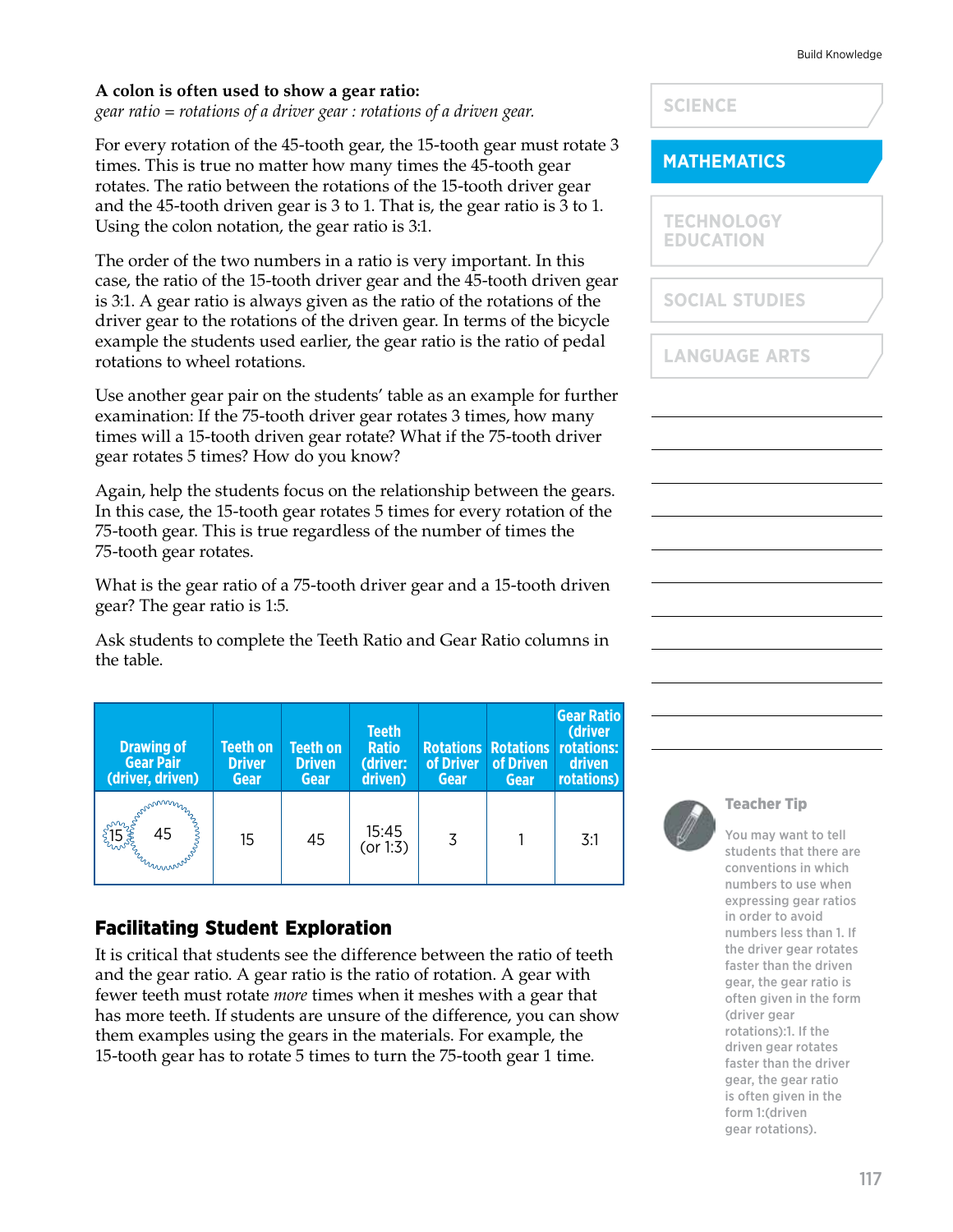## Sharing and Interpreting

When students have completed the two ratio columns, they can discuss their findings. Is there a relationship between the gear ratio and the tooth ratio? What is that relationship?

Allow students time to express their ideas. Ask them to provide reasons for their statements.

Help students see how the tooth ratio can be used to find the gear ratio. This relationship between the tooth ratio and the gear ratio is very important. It allows us to find a gear ratio without actually having to build a gear train and turn the gears. We can find the ratio of any two gears if we know the number of teeth on each of the gears.

Show students how the gear ratio can be expressed as a fraction.

#### **Write this equation on the board:**

gear ratio =  $\frac{\text{rotations of driver gear}}{\text{coker}}$ rotations of driven gear

This format uses a fraction to express a gear ratio.



For this gear pair, the gear ratio =  $\frac{\text{rotations of gear A}}{\text{rotations of gas B}}$ rotations of gear B 3 1

This is another way of saying that gear A rotates 3 times while gear B rotates 1 time. It's the same as saying the gear ratio is 3:1. If we know the number of times gear A rotates we can divide that number by 3 to find the number of times gear B rotates.

#### **You can now ask the class: What's a way to find a gear ratio without actually turning the gears?**

Students may answer that you can use the numbers of teeth on the gears to find the gear ratio.

#### **Add the teeth ratio expression to the equation you wrote earlier:**

gear ratio = = rotations of *driver* gear rotations of *driven* gear teeth of *driven* gear teeth of *driver* gear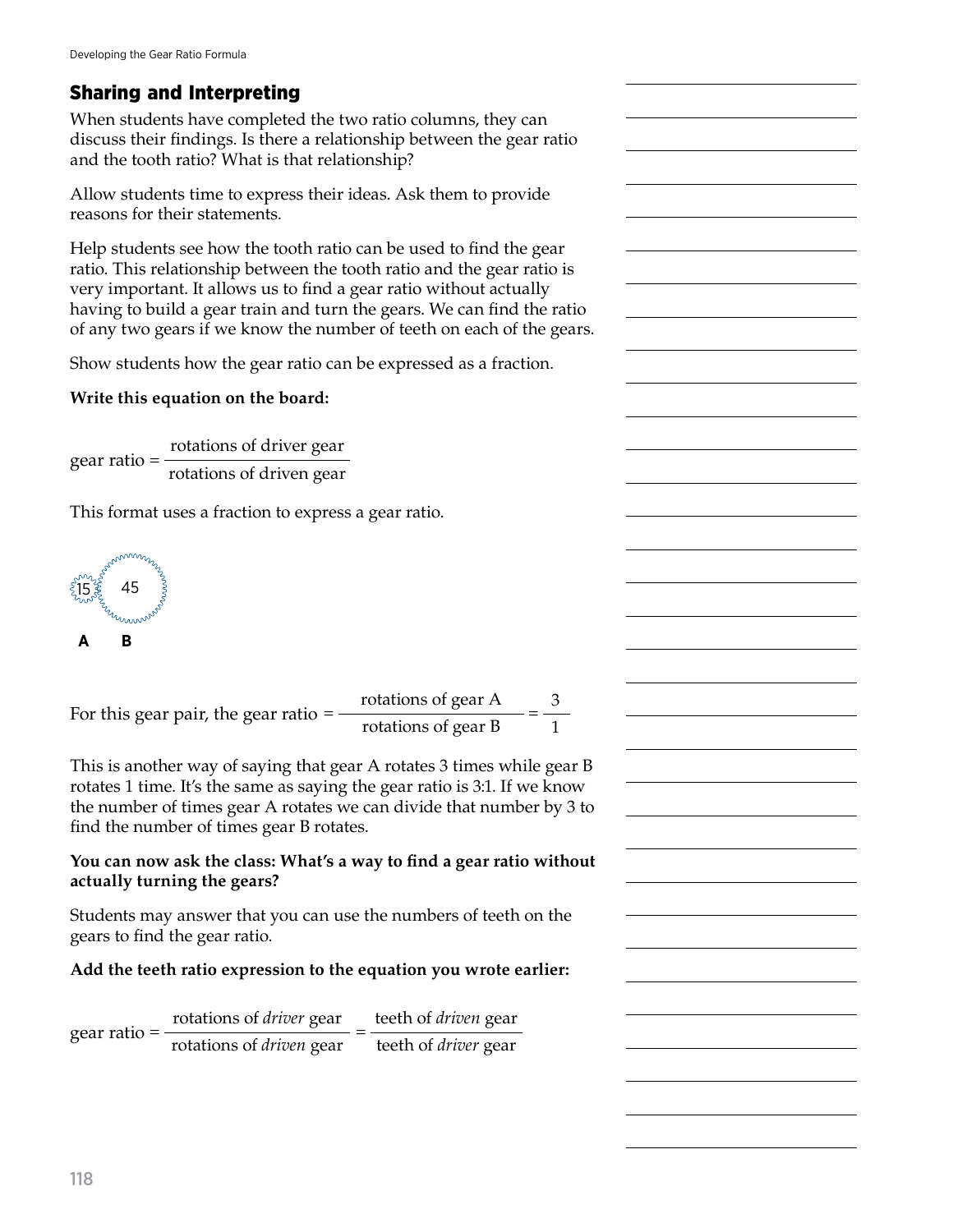#### Build Knowledge

**Help students understand that the rotation expression and the teeth expressions are equivalent. You can use the numbers from the above example in order to make this clearer:**

gear ratio =  $\frac{3}{1}$  = 1 45 15

**Help students see that they can find the gear ratio using only the**  numbers of teeth on the gears. Write the following equation on tl **board:**

gear ratio <sup>=</sup>teeth of *driven* gear teeth of *driver* gear

Tell students that they will be able to use this formula to find the ge ratio for any two gears if they know the number of teeth on both gears. They can simply divide the number of teeth on the driven gear by the number of teeth on the driver gear to find the gear ratio.

In the Using the Gear Ratio Formula activity students will use this formula to find gear ratios.

|      | <b>SCIENCE</b>                        |  |
|------|---------------------------------------|--|
|      | <b>MATHEMATICS</b>                    |  |
| he   | <b>TECHNOLOGY</b><br><b>EDUCATION</b> |  |
|      | <b>SOCIAL STUDIES</b>                 |  |
|      | <b>LANGUAGE ARTS</b>                  |  |
| ear  |                                       |  |
| ear! |                                       |  |
|      |                                       |  |
|      |                                       |  |
|      |                                       |  |
|      |                                       |  |
|      |                                       |  |
|      |                                       |  |
|      |                                       |  |
|      |                                       |  |
|      |                                       |  |
|      |                                       |  |
|      |                                       |  |
|      |                                       |  |
|      |                                       |  |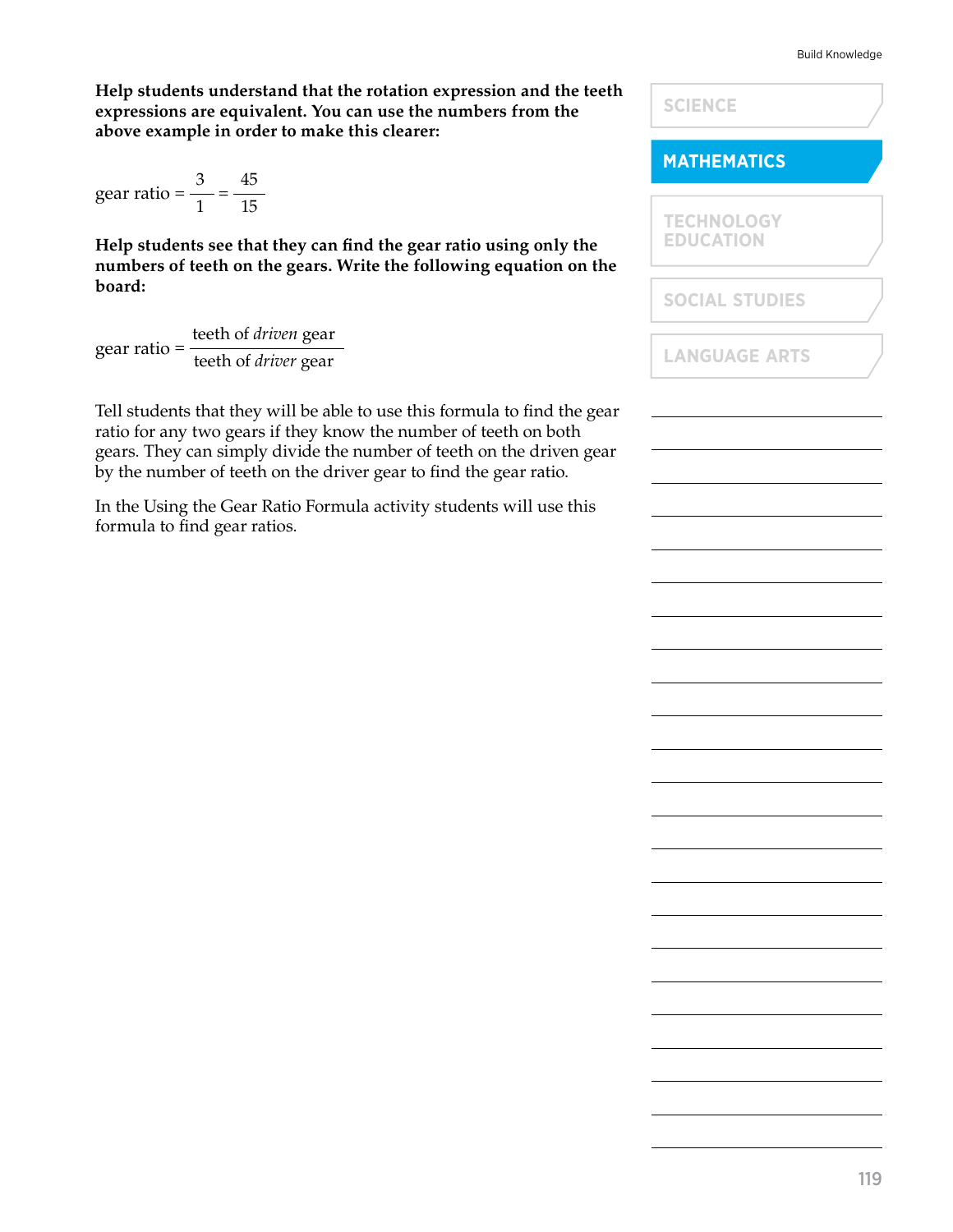Developing the Gear Ratio Formula

L.

 $\overline{\phantom{0}}$ 

<u> 1989 - Johann Barbara, martxa al III-lea (h. 1989).</u>

<u> 1989 - Johann Barn, amerikansk politiker (</u>

the control of the control of the control of the control of the control of

<u> 1989 - Johann Barn, amerikansk politiker (</u>

 $\overline{\phantom{0}}$ 

 $\overline{\phantom{0}}$ 

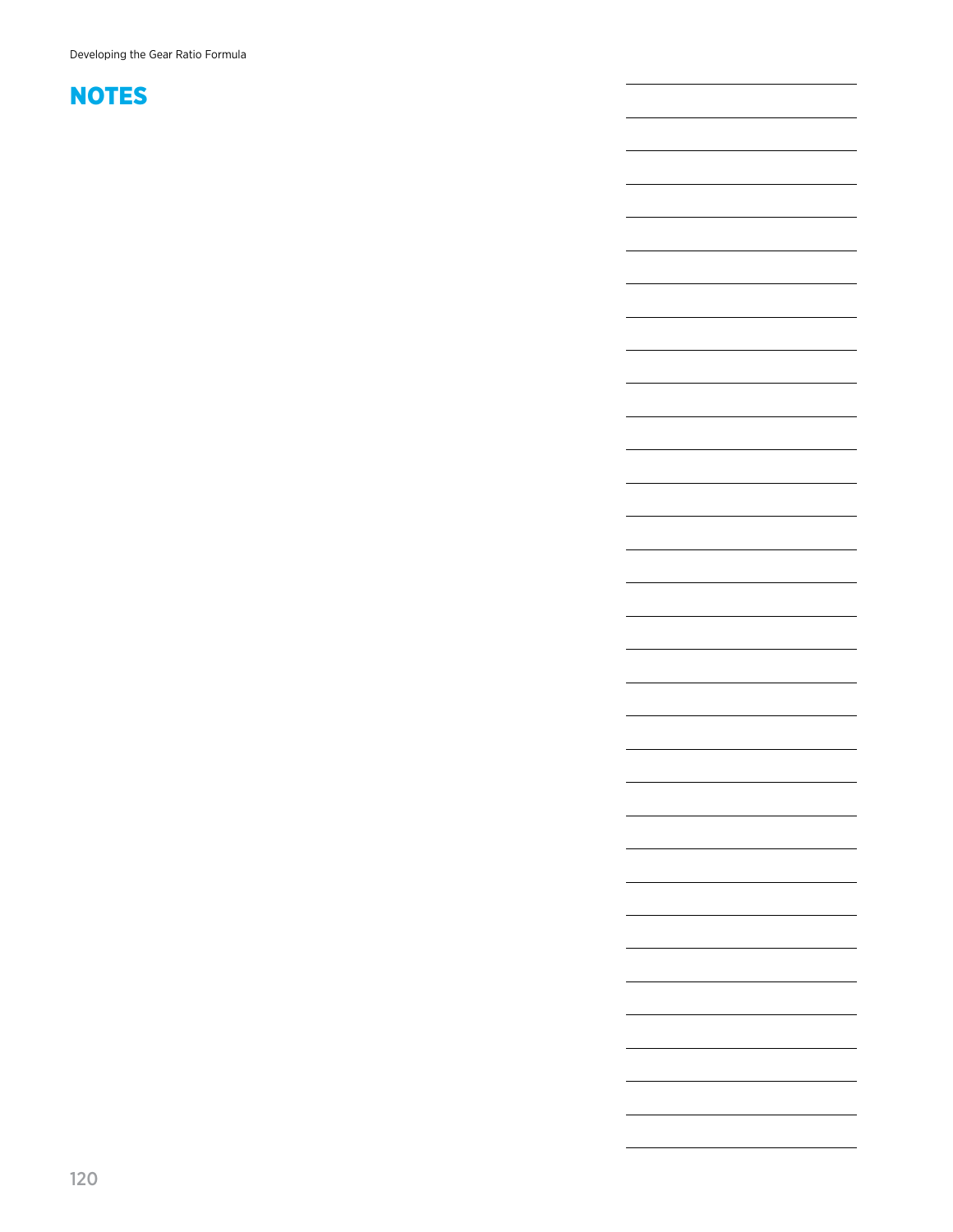# GEAR RATIO RECORDING TABLE

| Name ________________________                   |          | Design Team________________                |                                              |  | Date <b>Date</b>                                                   |                                                                    |
|-------------------------------------------------|----------|--------------------------------------------|----------------------------------------------|--|--------------------------------------------------------------------|--------------------------------------------------------------------|
| <b>Drawing of Gear Pair</b><br>(driver, driven) | Teeth on | Teeth on<br><b>Driver Gear Driven Gear</b> | <b>Teeth</b><br>Ratio<br>(driver:<br>driven) |  | <b>Rotations of Rotations of</b><br><b>Driver Gear Driven Gear</b> | <b>Gear Ratio</b><br>(driver<br>rotations:<br>driven<br>rotations) |
|                                                 | 15       | 45                                         |                                              |  |                                                                    |                                                                    |
|                                                 | 45       | 15                                         |                                              |  |                                                                    |                                                                    |
|                                                 | 15       | 75                                         |                                              |  |                                                                    |                                                                    |
|                                                 | 75       | 15                                         |                                              |  |                                                                    |                                                                    |
|                                                 | 45       | 75                                         |                                              |  |                                                                    |                                                                    |
|                                                 | 75       | 45                                         |                                              |  |                                                                    |                                                                    |